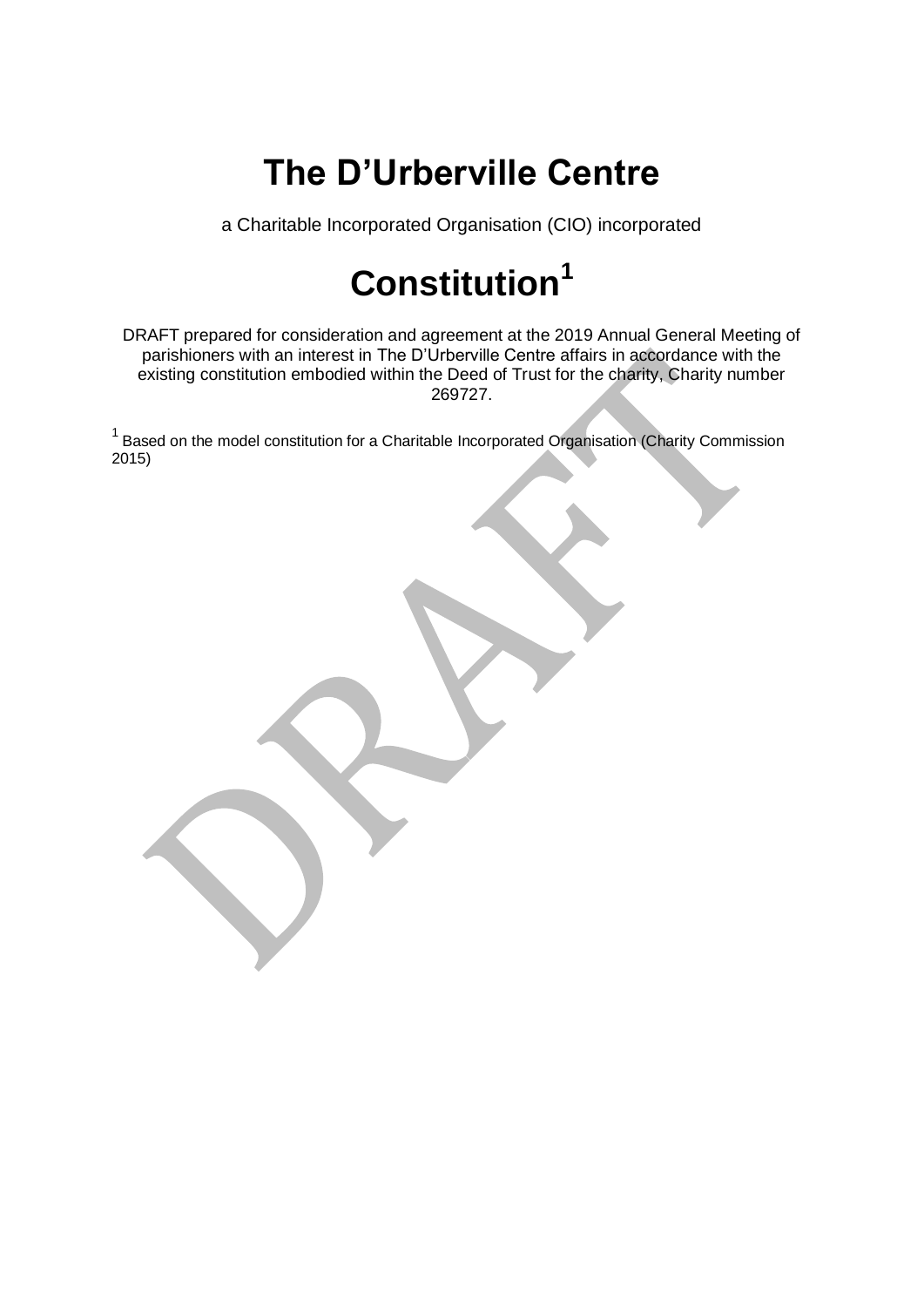# **The D'Urberville Centre** a Charitable Incorporated Organisation (CIO) incorporated

## **Constitution**

Date of constitution (last amended)...........................................................................................

## **1. Name**

The D'Urberville Centre

## **2. Principal Office**

The CIO has a principal office in England at The D'Urberville Centre, Colliers Lane, Wool, Wareham, Dorset, BH20 6DL

## **3. Objects**

The objects of the CIO are to

(1) Promote and run a village hall for the benefit of the inhabitants of the Parish of Wool ("area of benefit") without distinction of sex, sexual orientation, age, disability, nationality, race or political, religious or other opinions.

(2) Provide a range of facilities that will improve the conditions of life within the community including use for meetings, lectures and classes, and for other forms of recreation and leisure time occupation.

Nothing in this constitution shall authorise an application of the property of the CIO for purposes that are not charitable in accordance with the Charities Act 2011.

#### **4. Powers**

The CIO has powers to do anything that is calculated to further its objects or is conducive or incidental to doing so. In particular, the CIO has power to

(1) Borrow money and to charge the whole or any part of its property as security for the repayment of the money borrowed. The CIO must comply as appropriate with sections 124 and 125 of the Charities Act 2011, if it wishes to mortgage land:

(2) Buy, take on lease or in exchange, hire or otherwise acquire any property and to maintain and equip it for use;

(3) Sell, lease or otherwise dispose of all or any part of the property belonging to the CIO. In exercising this power, the CIO must comply as appropriate with sections 117and 119 – 123 of the Charities Act 2011;

(4) Employ and remunerate such staff as are necessary for carrying out the work of the CIO. The CIO may employ or remunerate a charity trustee only to the extent that it is permitted to do so by clause 6 (benefits and payments to charity trustees and connected persons) provided it complies with the conditions of that clause;

(5) Deposit or invest funds, employ a professional fund-manager, and arrange for the investments or other property of the CIO to be held in the name of a nominee, in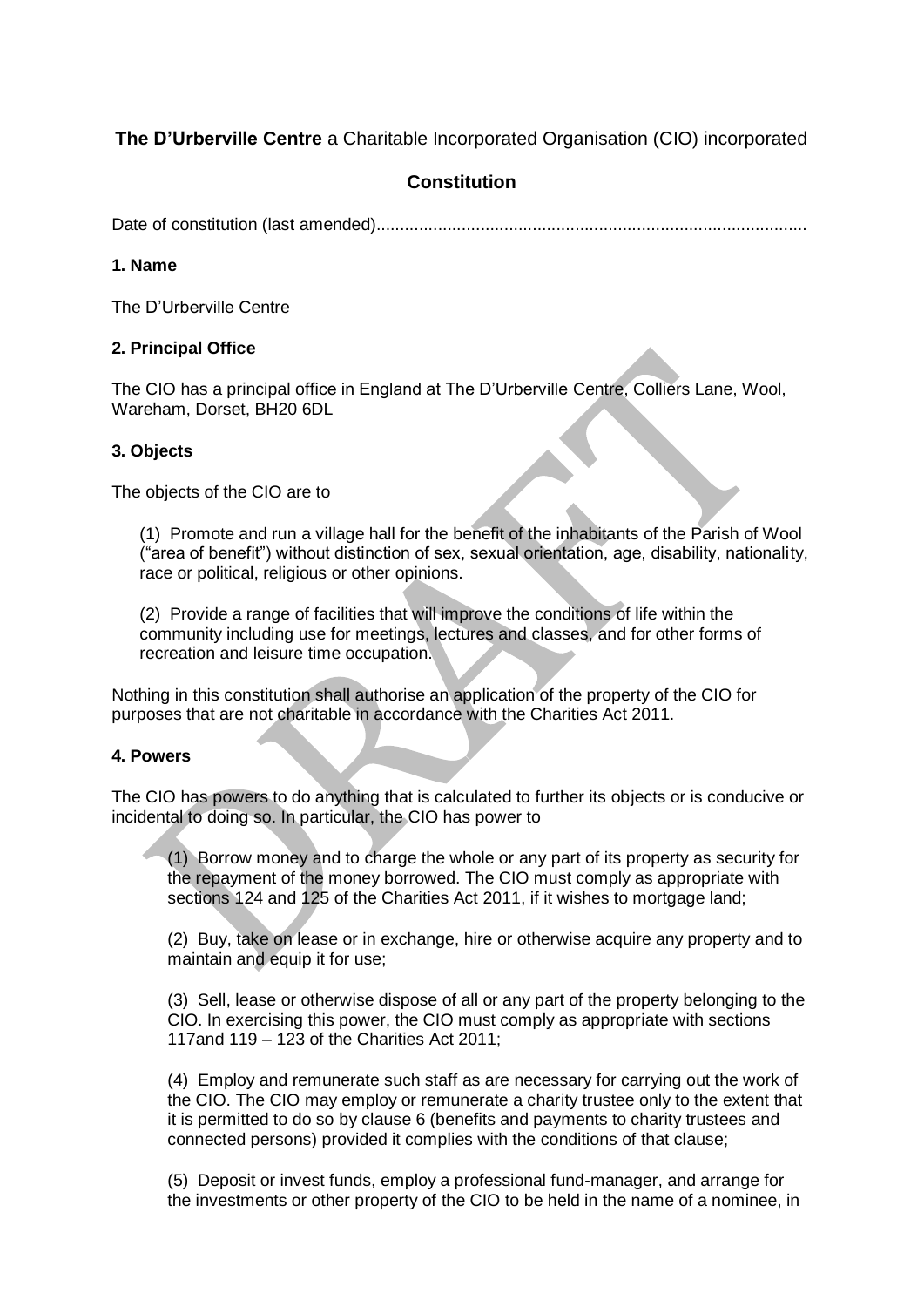the same manner and subject to the same conditions as the trustees of a trust are permitted to do by the Trustee Act 2000.

#### **5. Application of income and property**

(1) The income and property of the CIO must be applied solely towards the promotion of the objects.

(a) A charity trustee is entitled to be reimbursed from the property of the CIO or may pay out of such property reasonable expenses properly incurred by him or her when acting on behalf of the CIO.

(b) A charity trustee may benefit from trustee indemnity insurance cover purchased as the CIO's expense in accordance with, and subject to the conditions in, section 189 of the Charities Act 2011.

(2) None of the income or property of the CIO may be paid or transferred directly or indirectly by way of dividend, bonus, or otherwise by way of profit to any member of the CIO.

(3) Nothing in this clause shall prevent a charity trustee or connected person receiving any benefit or payment that is authorised by Clause 6 (benefits and payments to charity trustees and connected persons).

### **6. Benefits and payments to charity trustees and connected persons**

(1) **General provisions**. No charity trustee of connected person may:

(a) Buy or receive any goods, or services from the CIO on terms preferential to those applicable to members of the public;

- (b) Sell goods, services or any interest in land to the CIO;
- (c) Be employed by, or receive any remuneration from the CIO;
- (d) Receive any other financial benefit from the CIO;

Unless the payment or benefit is permitted by sub-clause (2) of this clause or authorised by the court or the prior written consent of the Charity Commission ("the Commission") has been obtained. In this clause, a "financial benefit" means a benefit, direct or indirect which is either money or has a monetary value.

#### (2) **Scope and powers permitting trustees' or connected persons' benefits**

(a) A charity trustee or connected person may receive a benefit from the CIO as a beneficiary of the CIO provided that a majority of the trustees do not benefit in this way.

(b) A charity trustee or connected person may enter into a contract for the supply of services, or goods that are supplied in connection with the provision of services, to the CIO where that is permitted in accordance with, and subject to the conditions in, sections 185 to 188 of the Charities Act 2011.

(c) Subject to sub-clause (3) of this clause a charity trustee or connected person may provide the CIO with goods that are not supplied in connection with services provided to the CIO by the charity trustee or connected person.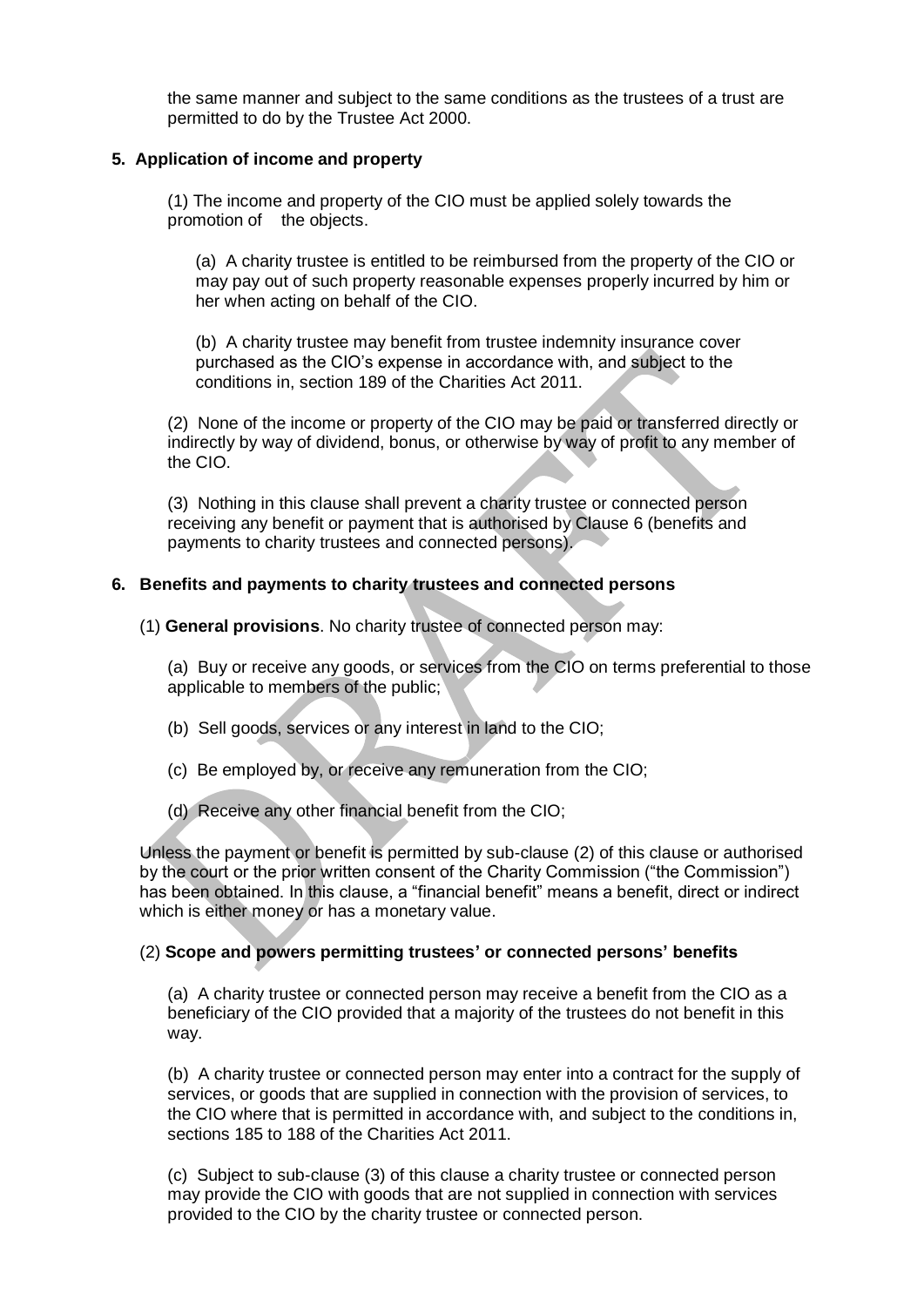(d) A charity trustee or connected person may receive interest on money lent to the CIO at a reasonable and proper rate which must be not more than the Bank of England bank rate (also known as the base rate).

(e) A charity trustee or connected person may receive rent for premises let by the trustee or connected person to the CIO. The amount of the rent and the other terms of the lease must be reasonable and proper. The charity trustee concerned must withdraw from any meeting at which such a proposal or the rent or other terms of the lease are under discussion.

(f) A charity trustee or connected person may take part in the normal trading and fundraising activities of the CIO on the same terms as members of the public.

## (3) **Payment for supply of goods only – controls.**

The CIO and its charity trustee may only rely upon the authority provided by sub-clause (2)(c) of this clause if each of the following conditions is satisfied:

(a) The amount or maximum amount of the payment for the goods is set out in a written agreement between the CIO and the charity trustee or connected person supplying the goods ("the supplier").

(b) The amount or maximum amount of the payment for the goods does not exceed what is reasonable in the circumstances for the supply of the goods in question.

(c) The other charity trustees are satisfied that it is in the best interests of the CIO to contract with the supplier rather than with someone who is not a charity trustee or connected person. In reaching that decision the charity trustees must balance the advantage of contracting with a charity trustee or connected person against the disadvantages of doing so.

(d) The supplier is absent from the part of any meeting at which there is discussion of the proposal to enter into a contract or arrangement with him or her or it with regard of the supply of goods to the CIO.

(e) The supplier does not vote on any such matter and is not to be counted when calculating whether a quorum of charity trustees is present at the meeting.

(f) The charity trustees record the reason for their decision in the minute book.

(g) A majority of the charity trustees then in office are not in receipt of remuneration or payments authorised by this clause 6.

(4) In sub-clauses (2) and (3) of this clause:

(a) "the CIO" includes any company in which the CIO:

I. Holds more than 50% of the shares; or II. Controls more than 50% of the voting rights attached to the shares; or

III. Has the right to appoint one or more directors to the board of the company;

(b) "connected person" includes any person within the definition set out in clause 30 (interpretation).

## **7. Conflicts of interest and conflicts of loyalty**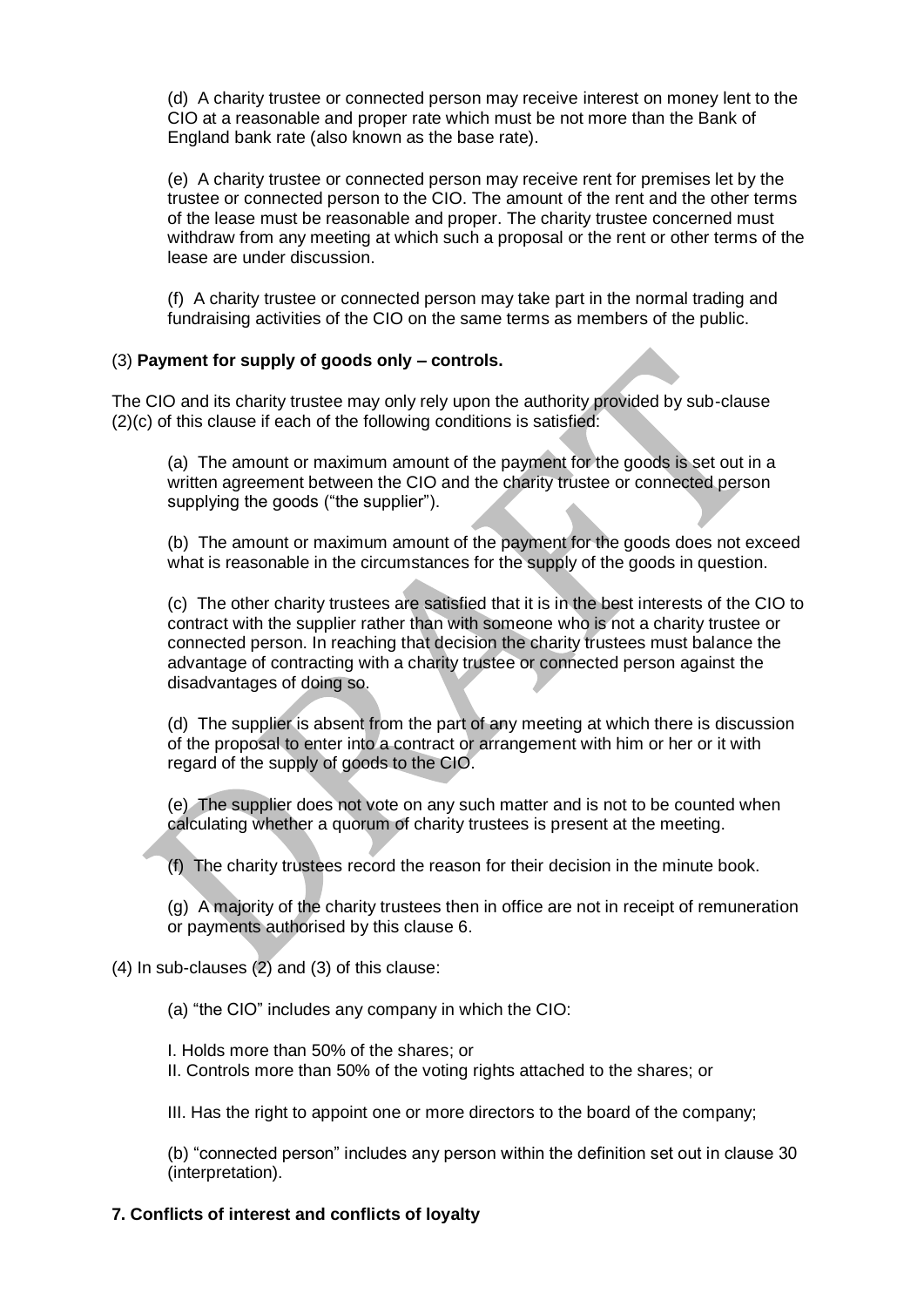A charity trustee must:

(1) Declare the nature and extent of any interest, direct or indirect, which he or she has in a proposed transaction or arrangement with the CIO or in any transaction or arrangement entered into by the CIO which has not previously been declared; and

(2) Absent himself of herself from any discussions of the charity trustees in which it is possible that a conflict of interest will arise between his or her duty to act solely in the interests of the CIO and any personal interest (including but not limited to any financial interest).

Any charity trustee absenting himself or herself from any discussions in accordance with this clause must not vote or be counted as part of the quorum in any decision of the charity trustees on the matter.

## **8. Liability of members to contribute to the assets of the CIO if it is wound up**

If the CIO is wound up the members of the CIO have no liability to contribute to its assets and no personal responsibility for settling its debts and liabilities.

## **9. Charity trustees**

## (1) **Functions and duties of charity trustees.**

The charity trustees shall manage the affairs of the CIO and may for that purpose exercise all the powers of the CIO. It is the duty of each charity trustee:

(a) To exercise his or her powers and to perform his or her functions in his or her capacity as a trustee of the CIO in the way he or she decides in good faith would be the most likely to further the purpose of the CIO; and

(b) To exercise, in the performance of those functions, such care and skill as is reasonable in the circumstances having regard in particular to:

I. Any special knowledge or experience that he or she has or holds himself or herself out as having; and

II. If he or she acts as a charity trustee of the CIO in the course of a business or profession, to any special knowledge or experience that it is reasonable to expect of a person acting in the course of that kind of business or profession.

## (2) **Eligibility for trusteeship**

- (a) Every charity trustee must be a natural person.
- (b) No individual may be appointed as a charity trustee of the CIO:
	- If he or she is under the age of 16 years; or
	- If he or she would automatically cease to hold the office under the provisions of clause 12(1)(e).

(c) No one is entitled to act as a charity trustee whether on appointment or on any re- appointment until he or she has expressly acknowledged, in whatever way the charity trustees decide, his or her acceptance of the office of charity trustee.

## (3) **Number of charity trustees**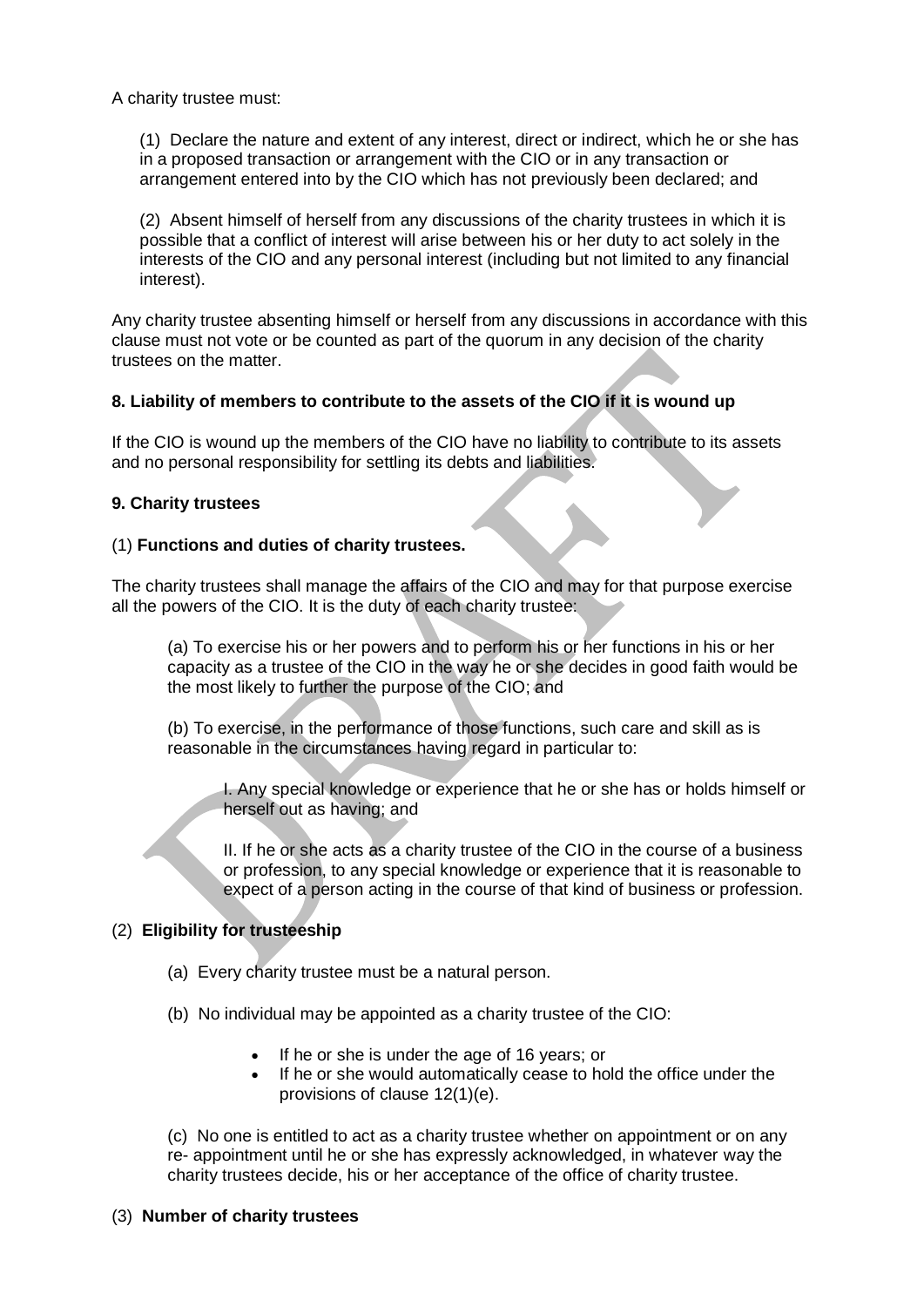- (a) There should be:
	- o Not more than five appointed or ex-officio trustees; and
	- o Not more than five nominated trustees.

(b) There must be at least three charity trustees. If the number falls below this minimum, the remaining trustee or trustees may act only to call a meeting of the charity trustees, or to appoint new charity trustees.

(c) The maximum number of charity trustees that can be appointed is provided in sub- clause (a) of this sub-clause. No trustee appointment may be made in excess of these provisions.

(4) **First charity trustees.** First charity trustees. The first charity trustees are as follows and are appointed for the following terms:

- David Cornes for 3 years
- Steve Smith for 2 years
- Carol Langford for 2 years
- Rod Webb for 1 year
- David Way for 1 year

### **10. Appointment of charity trustees**

### (1) **Appointed and ex-officio charity trustees**

(a) Apart from the first charity trustees, every appointed trustee must be appointed for the term of three years by a resolution passed at a properly convened meeting of the charity trustees.

(b) In selecting individuals for appointment as appointed charity trustees, the charity trustee must have regard to the skills, knowledge and experience needed for the effective administration of the CIO.

(c) The Treasurer and Secretary ("the office holder") shall automatically (ex-officio) be a charity trustee for, as long as he or she holds that office and shall be included within the maximum permitted number of appointed trustees in accordance with clause 9(3)(a).

- (d) If unwilling to act as a charity trustee, the office holder may:
	- 1. Before accepting appointment as a charity trustee, give notice to the trustees of his or her unwillingness to act in that capacity; or
	- 2. After accepting appointment as a charity trustee, resign under the provision contained in clause 12 (Retirement and removal of charity trustees).

The office of ex-officio charity trustee will then remain vacant until the office holder ceases to hold the office.

#### (2) **Nominated trustees**

(a) Parishioners of Wool Parish (any resident within the parish of Wool Parish over 16 years of age) ("the appointing body") may appoint a maximum of five charity trustees.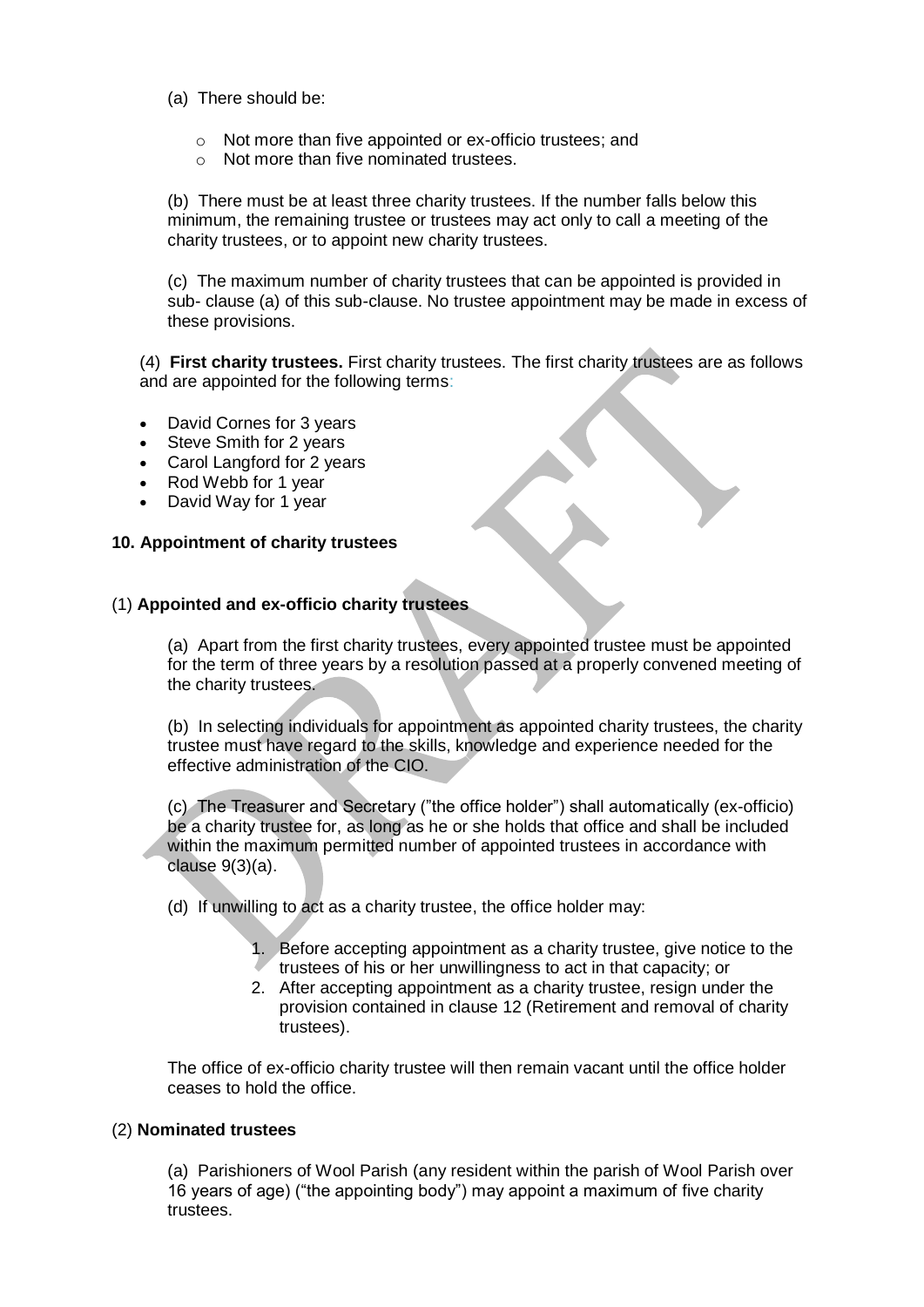(b) The appointment must be made at an Annual General Meeting of parishioners called for the purpose of appointing nominated trustees.

(c) Each appointment shall be for a fixed term of three years or such lesser term as may be agreed with the aim of ensuring that no more than half the trustees will be due to retire in any year.

- (d) Each appointment will be effective from the later of:
	- I. The date of the vacancy; and
	- II. The date on which the charity trustee or their secretary or clerk are informed of the appointment.
- (e) The person appointed need not be a member of the appointing body.

(f) A trustee appointed by the appointing body has the same duty under clause 9(1) as the other charity trustees to act in a way that he or she decides in good faith would be most likely to further the purpose of the CIO.

### **11. Information for new charity trustees**

The charity trustees will make available to each new charity trustee, on or before his or her first appointment:

- (a) A copy of the current constitution; and
- (b) A copy of the CIO's latest Trustees' Annual Report and statement of accounts.

#### **12. Retirement and removal of charity trustees**

(1) A charity trustee ceases to hold office if he or she:

(a) Retires by notifying the CIO in writing (but only if enough charity trustees will remain in office when the notice of resignation takes effect to form a quorum for meetings);

(b) Is absent without the permission of the charity trustees from all their meetings held within a period of six months and the trustees resolve that his or her office be vacated;

(c) Dies;

(d) In the written opinion, given to the company, of a registered medical practitioner treating that person, has become physically or mentally incapable of acting as a director and may remain so for more than three months;

(e) Is disqualified from acting as a charity trustee by virtue of sections 178 – 180 of the Charities Act 2011(or any statutory re-enactment or modification of that provision).

(2) Any person retiring as a charity trustee is eligible for reappointment.

(3) A charity trustee who has served for three consecutive terms (that is, a maximum of nine years) may not be reappointed for a fourth consecutive term but may be reappointed after an interval of at least one year.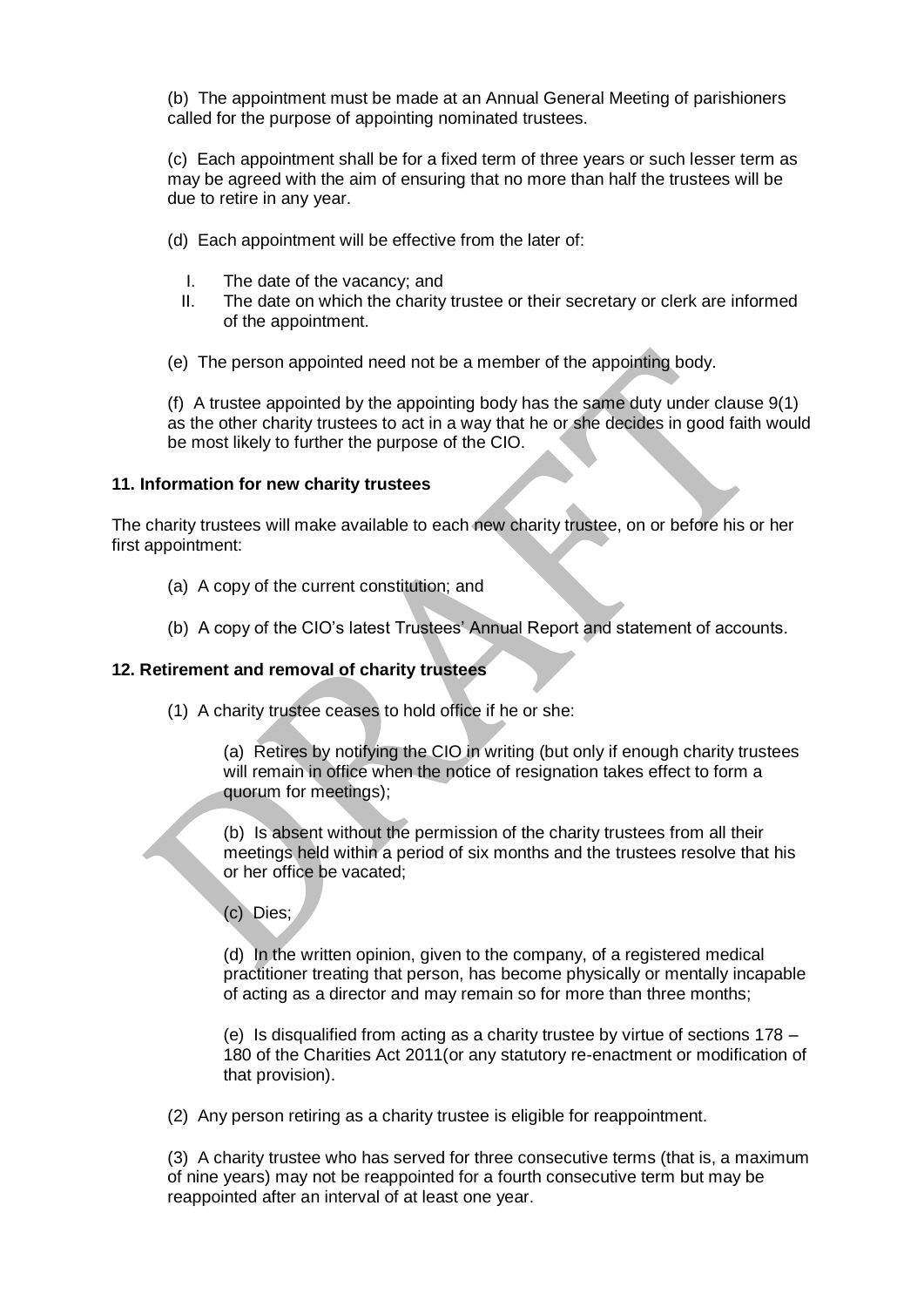## **13. Taking decisions by charity trustees**

Any decisions may be taken either:

- At a meeting of the charity trustees; or
- By resolution in writing or electronic form agreed by all of the charity trustees, which may compromise either a single document or several documents containing the text of the resolution in like form to each of which one or more charity trustees has signed their agreement.

### **14. Delegation by charity trustees**

(1) The charity trustees may delegate any of their powers or functions to a committee or committees, and, if they do, they shall determine the terms and conditions on which the delegation is made. The charity trustees may at any time alter those terms and conditions or revoke the delegation.

(2) This power in addition to the power of delegation in General Regulations and any other power of delegation available to the charity trustees, but is subject to the following requirements:

(a) A committee may consist of two or more persons, but at least one member of each committee must be a charity trustee;

(b) The acts and proceedings of any committee must be brought to the attention of the charity trustees as a whole as soon as is reasonably practical; and

(c) The charity trustee shall from time to time review the arrangements which they have made for the delegation of their powers.

## **15. Meetings of charity trustees**

## (1) **Calling meetings**

(a) Any charity trustee may call a meeting of the charity trustees.

(b) Subject to that, the charity trustees shall decide how the meetings are to be called, and what notice is required.

## (2) **Chairing of meetings**

The charity trustees may appoint one of their number to chair their meetings and may at any time revoke such appointment. If no-one has been so appointed, or if the person appointed is unwilling to preside or is not present within 10 minutes after the time of the meeting, the charity trustees present may appoint one of their number to chair that meeting.

#### (3) **Procedure at meetings**

(a) No decision shall be taken at a meeting unless a quorum is present at the time when the decision is taken. The quorum is three charity trustees or the number nearest to one third of the total number of charity trustees, whichever is greater, or such larger number as the charity trustees shall decide from time to time. A charity trustee shall not be counted in the quorum present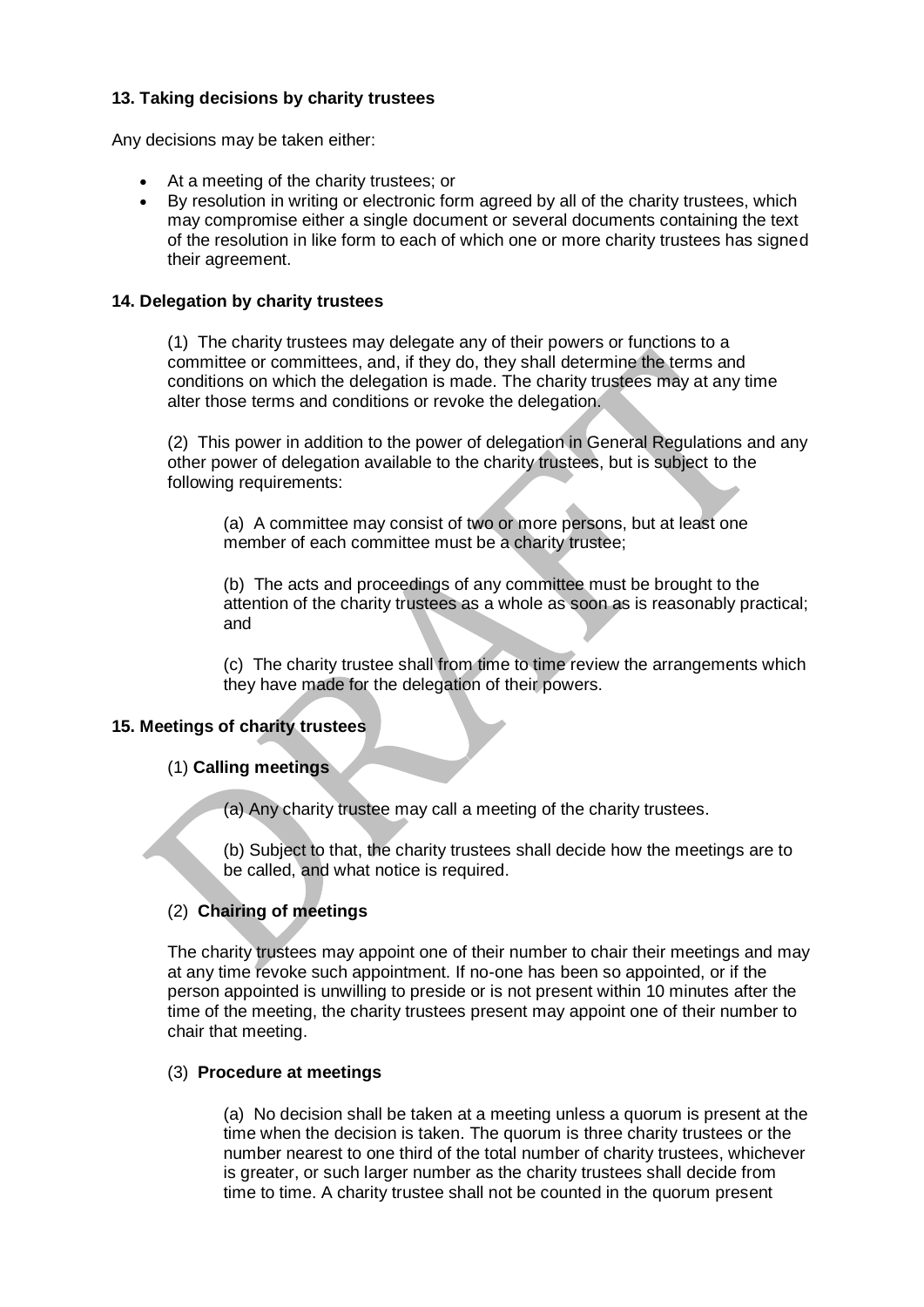when any decision is made about a matter upon which he or she is not entitled to vote.

(b) Questions arising at a meeting shall be decided by a majority of those eligible to vote.

(c) In the case of an equality of votes, the person who chairs the meeting shall have a second or casting vote.

#### (4) **Participation in meetings by electronic means**

(a) A meeting may be held by suitable electronic means agreed by the charity trustees in which each participant may communicate with all the other participants.

(b) Any charity trustee participating at a meeting by suitable electronic means agreed by the charity trustees in which a participant or participants may communicate with all the other participants shall qualify as being present at the meeting.

(c) Meetings held by electronic means must comply with rules for meetings including chairing and the taking of minutes.

#### **16. Membership of the CIO**

(1) The members of the CIO shall be its charity trustees for the time being. The only persons eligible to be members of the CIO are the charity trustees. Membership of the CIO cannot be transferred to anyone else.

(2) Any member and charity trustee who ceases to be a charity trustee automatically ceases to be a member of the CIO.

#### **17. Informal or associate (non-voting) membership**

(1) The charity trustees may create associate or other classes of non-voting membership, and may determine the rights and obligations of any such members (including payment of membership fees), and the conditions for admission to, and termination of membership of any such class of members.

(2) In accordance with the ordinary practice of the charity, parishioners are invited to appoint a representative committee at an Annual General Meeting. This committee will normally but need not exclusively represent the main groups that use The D'Urberville Centre and its grounds. Members of the committee shall be considered to be informal or associate (non-voting) members of the CIO.

(3) Other references in this constitution to "members" and "membership" do not apply to non- voting members, and non-voting members do not qualify as members for any purpose under the Charities Act, General Regulations or Dissolution Regulations.

#### **18. Decisions which must be made by the members of the CIO**

- (1) Any decision to:
	- (a) Amend the constitution of the CIO: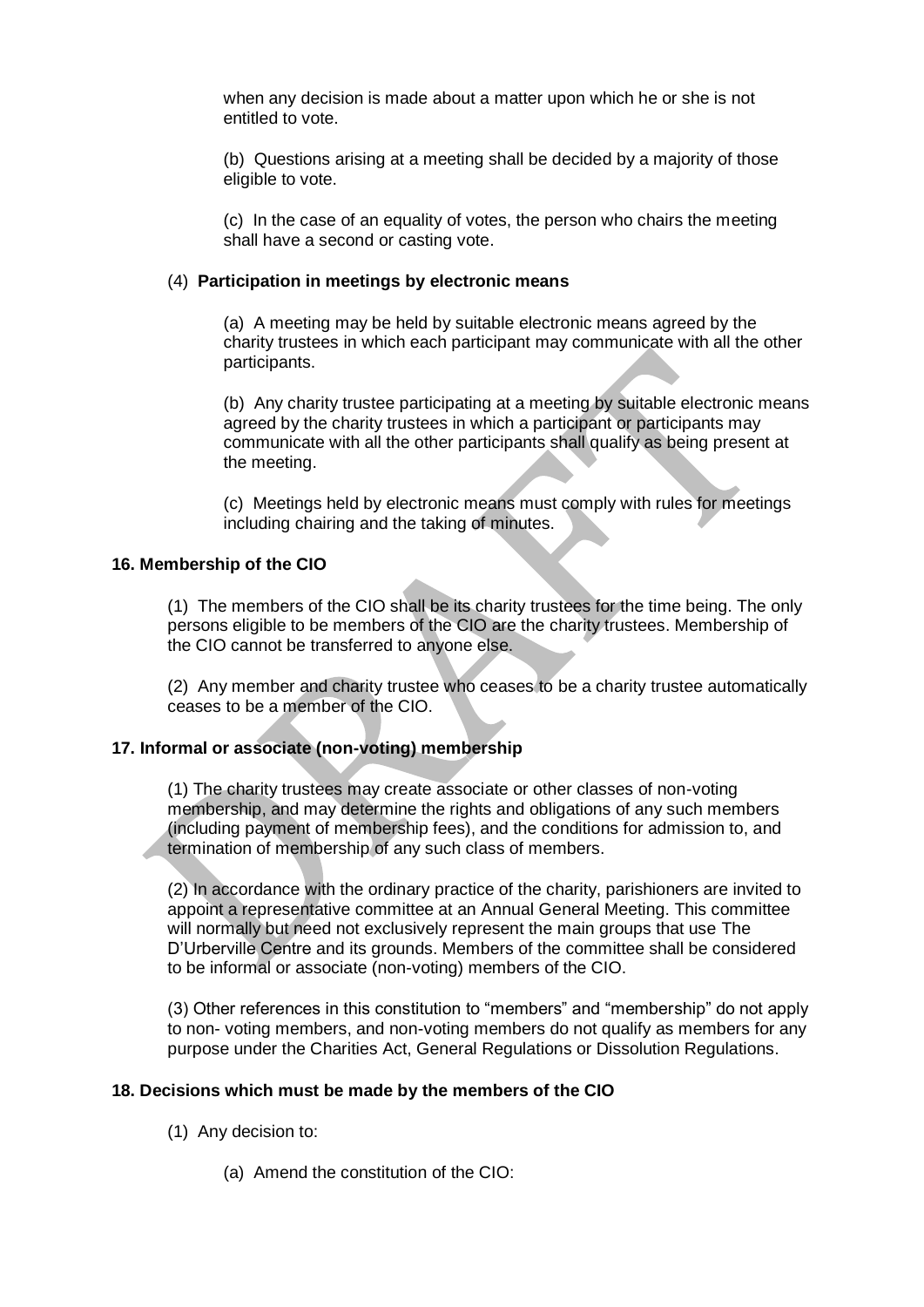(b) Amalgamate the CIO with, or transfer to, one or more CIOs in accordance with the Charities Act 2011; or

(c) Wind up or dissolve the CIO (including transferring its business to any other charity)

Must be made by a resolution of the members of the CIO (rather than a resolution of the charity trustees).

(2) Decisions of the members may be made either:

- (a) By resolution at a general meeting; or
- (b) By resolution in writing, in accordance with sub clause (4) of this clause.

(3) Any decision specified in sub-clause (1) of this clause must be made in accordance with the provision of clause [28] (voluntary winding up or dissolution), or the provision of the Charities Act 2011, the General Regulations or the Dissolution Regulations as applicable. Those provisions require the resolutions to be agreed by a 75% majority of those members voting at a general meeting or agreed by all members in writing.

(4) Except where a resolution in writing must be agreed by all the members, such a resolution may be agreed by a simple majority of all the members who are entitled to vote on it. Such a resolution shall be effective provided that:

(a) A copy of the proposed resolution had been sent to all the members eligible to vote; and

(b) The required majority of members has signified its agreement to the resolution in a document or documents which are received at the principle office within the period of 28 days beginning with the circulation date. The document signifying a member's agreement must be authenticated by their signature, by a statement of their identity accompanying the document, or in such other manner as the CIO has specified.

The resolution in writing may comprise several copies to which one or more members has signified their agreement. Eligibility to vote on the resolution is limited to members who are members of the CIO on the date when the proposal is first circulated.

## **19. General meetings of members and Annual General Meetings**

#### (1) **Calling of general meetings of members**

The charity trustees may designate any of their meetings as a general meeting of the CIO. The purpose of such a meeting is to discharge any business that must by law be discharged by a resolution of the members of the CIO as in clause [18] (Decisions which must be made by the members of the CIO).

#### (2) **Notice of general meetings of members**

(a) The minimum period of notice required to hold a general meeting of the members of the CIO is 14 days.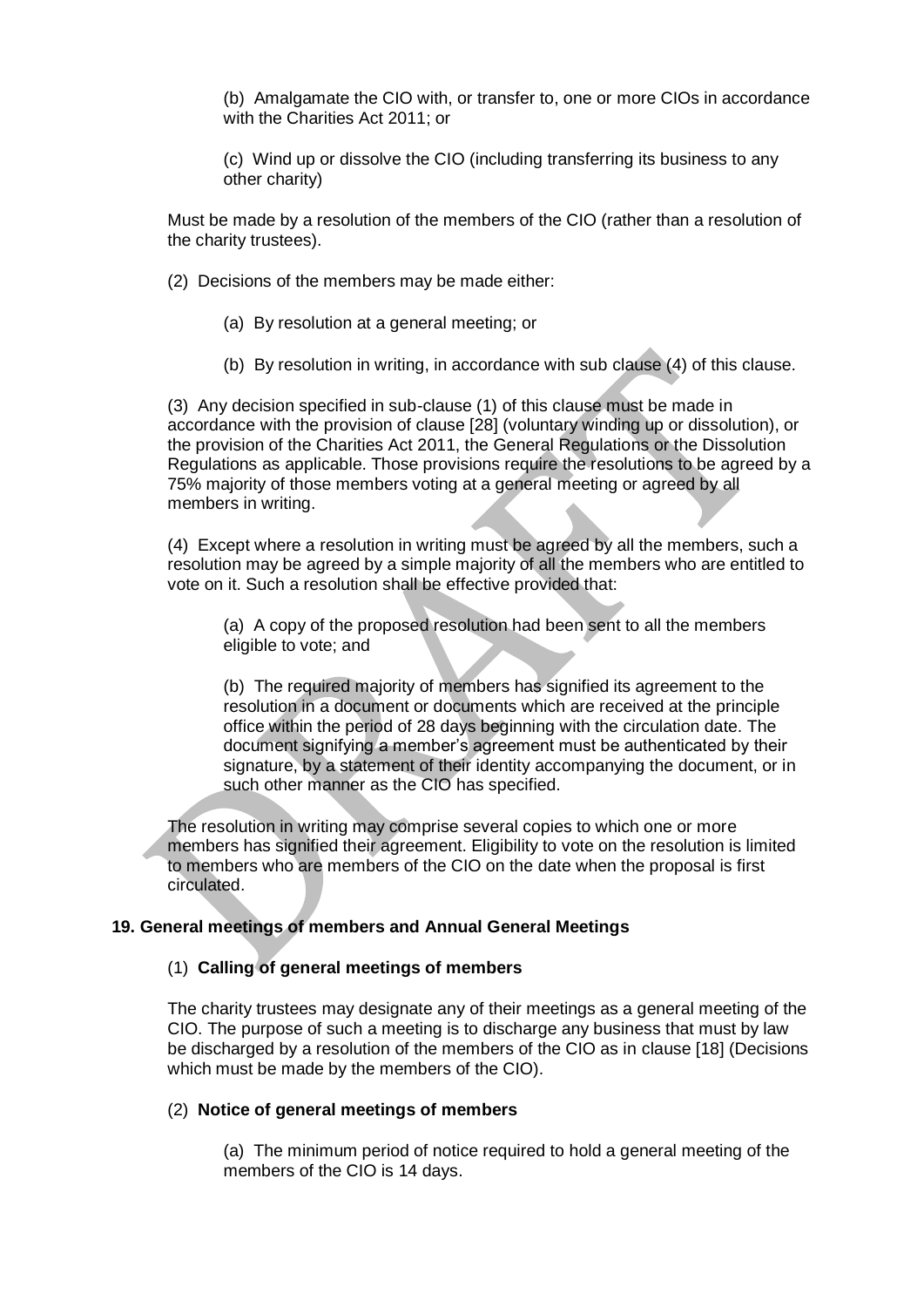(b) Except where a specific period of notice is strictly required by another clause in the constitution, by the Charities Act 2011 or by the General Regulations, a general meeting may be called by shorter notice if it is so agreed by a majority of the members of the CIO.

(c) Proof that an envelope containing a notice was properly addressed, prepaid and posted; or that an electronic form of notice was properly addressed and sent, shall be conclusive evidence that the notice was given. Notice shall be deemed to be given 48 hours after it was posted or sent.

## (3) **Procedures at general meetings of members**

The provisions in clause 15 (2)-(4) governing the chairing of meetings, procedure at meetings and participation in meetings by electronic means apply to any general meeting of the members, with all references to trustees to be taken as references to members.

## (4) **Annual General Meetings**

The CIO must hold its first annual general meeting within eighteen months after the date of its registration.

- An annual general meeting must be held in each subsequent year and not more than fifteen months may elapse between successive annual general meetings. The charity trustees may call a general meeting at any time.
- All inhabitants of the area of benefit of 18 years and upward must be entitled to attend and vote on the election of charity trustees as specified in clause 10.2 at annual general meetings. The charity trustees may allow inhabitants who are under 16 to attend (but not vote at) the meeting.
- Public notice of every annual general meeting must be given in the area of benefit of at least fourteen days before the date thereof by affixing a notice to some conspicuous part of the property occupied by the CIO or other conspicuous place in the area of benefit and by such other means as the convenors think fit.

The business of each annual general meeting shall be:

- to receive the annual report of the charity trustees, which shall incorporate the accounts of the CIO referred to below, and give an account of the work of the CIO and its activities during the preceding year;
- to receive the accounts of the CIO for the preceding financial year;
- to note the names of the persons appointed to serve as charity trustees
- for the members of the CIO only to appoint one or more qualified auditors or independent examiners for the coming year to audit or examine the accounts of the CIO in accordance with the Charities Act 2011;
- to consider any other business of which due notice has to be given.

For the avoidance of doubt, inhabitants of the area of benefit of 18 years and upward attending an annual general meeting of the CIO shall only have the right to vote on the election of charity trustees.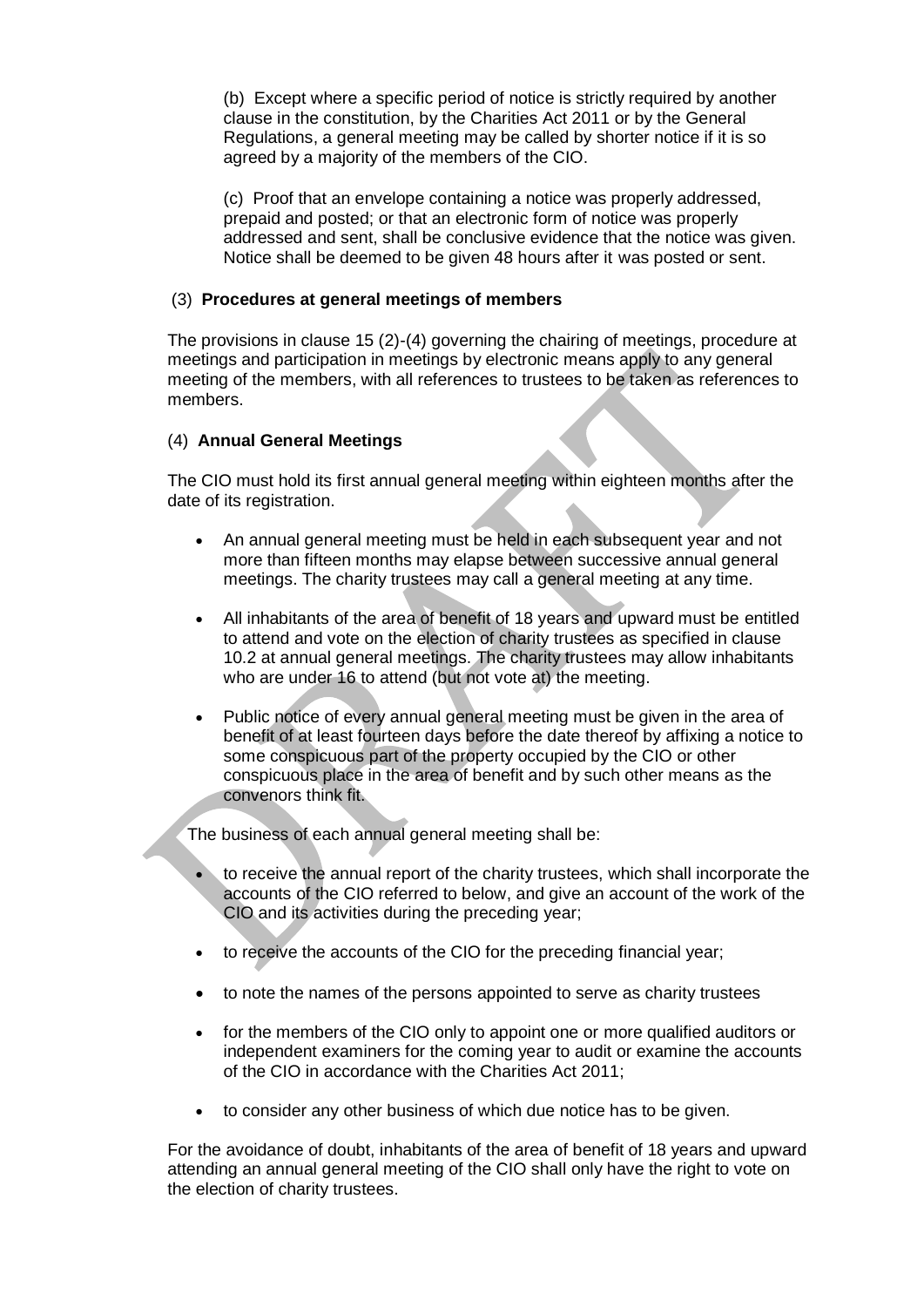## **20. Saving provisions**

(1) Subject to sub-clause (2) of this clause, all decisions of the charity trustees, or of a committee of charity trustees, shall be valid notwithstanding the participation in any vote of a charity trustee who:

- Was disqualified from holding office:
- Had previously retired or who had been obliged by the constitution to vacate office;
- Was not entitled to vote on the matter, whether by reason of conflict of interest or otherwise;

If, without the vote of that charity trustee and that charity trustee being counted in the quorum, the decision has been made by a majority of the charity trustees at a quorate meeting.

(2) Sub clause (1) of this clause does not permit a charity trustee to keep any benefit that may be conferred upon him or her by a resolution of the charity trustees or of a committee of charity trustees if, but for sub-clause (1), the resolution would have been void, or if the charity trustee has not complied with clause 7 (Conflicts of interest).

### **21. Execution of documents**

(1) The CIO shall execute documents by signature.

(2) A document is validly executed by signature if it is signed by at least two of the charity trustees of which at least one shall be an ex-officio trustee.

## **22. Use of electronic communications**

(1) General. The CIO will comply with the requirements of the Communications Provision in the General Regulations and in particular:

(a) The requirement to provide within 21 days to any member on request a hard copy of any document or information sent to the member otherwise than in hard copy form;

(b) Any requirements to provide information to the Commission in a particular form or manner.

(2) To the CIO. Any trustee of the CIO may communicate electronically with the CIO to an address specified by the CIO for the purpose, so long as the communication is authenticated in a manner which is satisfactory to the CIO.

#### (3) By the CIO

(a) Any trustee of the CIO, by providing the CIO with his or her email address or similar, is taken to have agreed to receive communications from the CIO in electronic form at that address, unless the member has indicated to the CIO his or her unwillingness to receive such communications in that form.

(b) The charity trustees may, subject to compliance with any legal requirements, by means of publication on its website: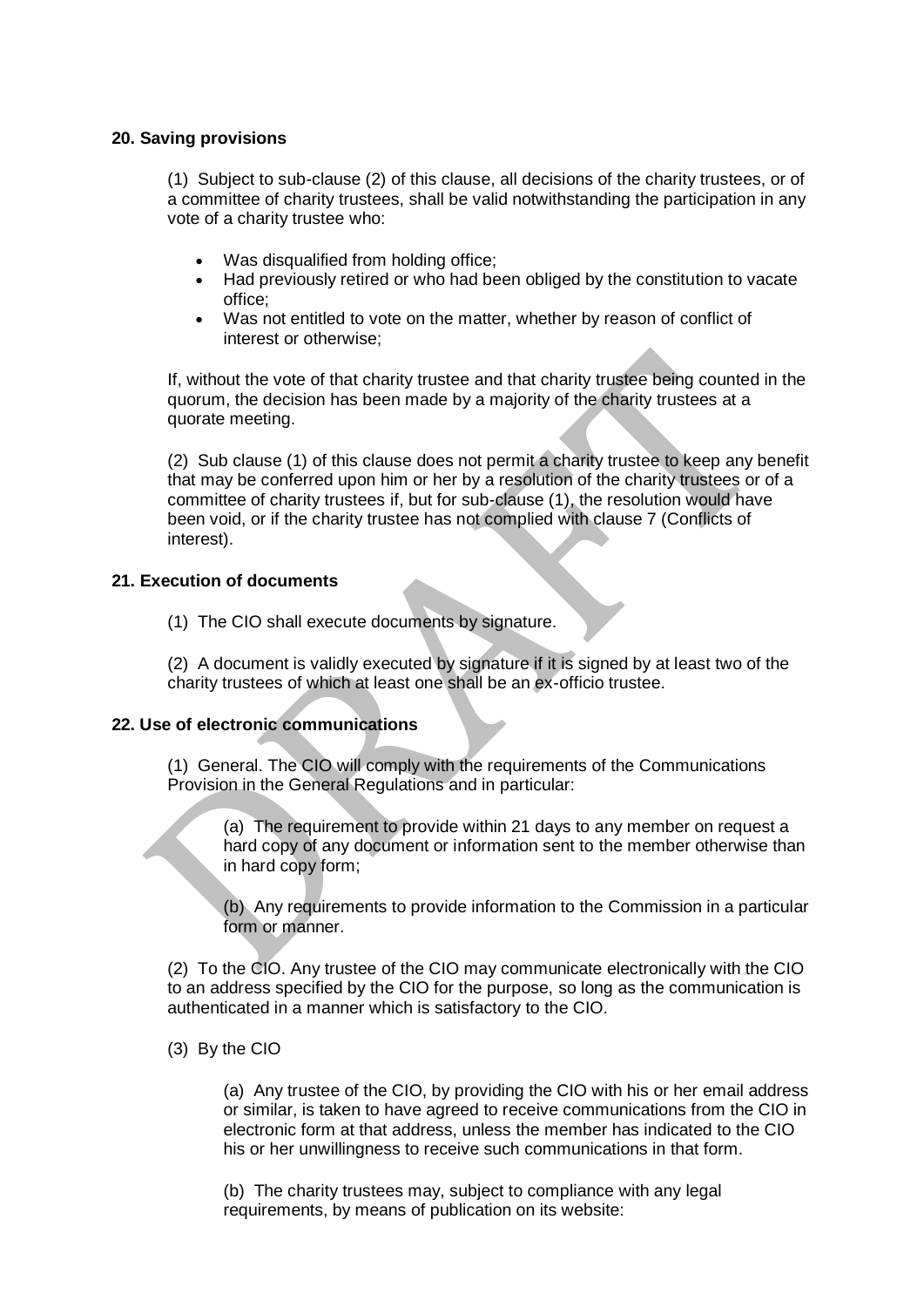- I. Provide the members with the notice referred to inclause19(2) (Notice of general meetings);
- II. Give charity trustees notice of their meetings in accordance with clause15(1) (Calling meetings); and
- III. Submit any proposal to the trustees for decision by written resolution or postal vote in accordance with the CIO's powers under clause 18 (Members' decisions), 18(4) (Decisions taken by resolution in writing).

(c) The charity trustees must:

I. Take reasonable steps to ensure that members and charity trustees are promptly notified of the publication of any such notice or proposal; and

II. Send any such notice or proposal in hard copy form to any member or charity trustee who has not consented to receive communications in electronic form.

## **23. Keeping of Registers**

The CIO must comply with its obligations under the General Regulations in relation to the keeping of, and provision of access to, a (combined) register of its members and charity trustees.

## **24. Minutes**

The charity must keep minutes of all:

- (1) Appointments of officers made by the charity trustees;
- (2) Proceedings at general meetings of the CIO;
- (3) Meetings of the charity trustees and committees of charity trustees including:
	- The names of trustees present at the meeting;
	- The decisions made at the meetings; and
	- Where appropriate the reasons for the decisions;
- (4) Decisions made by the charity trustees otherwise than in meetings.

## **25. Accounting records, accounts, annual reports and returns, register maintenance**

(1) The charity trustees must comply with the requirements of the Charities Act 2011 with regard to the keeping of accounting records, to the preparation and scrutiny of statements of account and to the preparations of annual reports and returns. The statements of account, reports and returns must be sent to the Charity Commission, regardless of the income of the CIO, within 10 months of the financial year end.

(2) The charity trustees must comply with their obligation to inform the Commission within 28 days of any change in the particulars of the CIO entered on the General Register of Charities.

#### **26. Rules**

The charity trustees may from time to time make such reasonable and proper rules or byelaws as they may deem necessary or expedient for the proper conduct and management of the CIO, but such rules or bye laws must not be inconsistent with any provision of this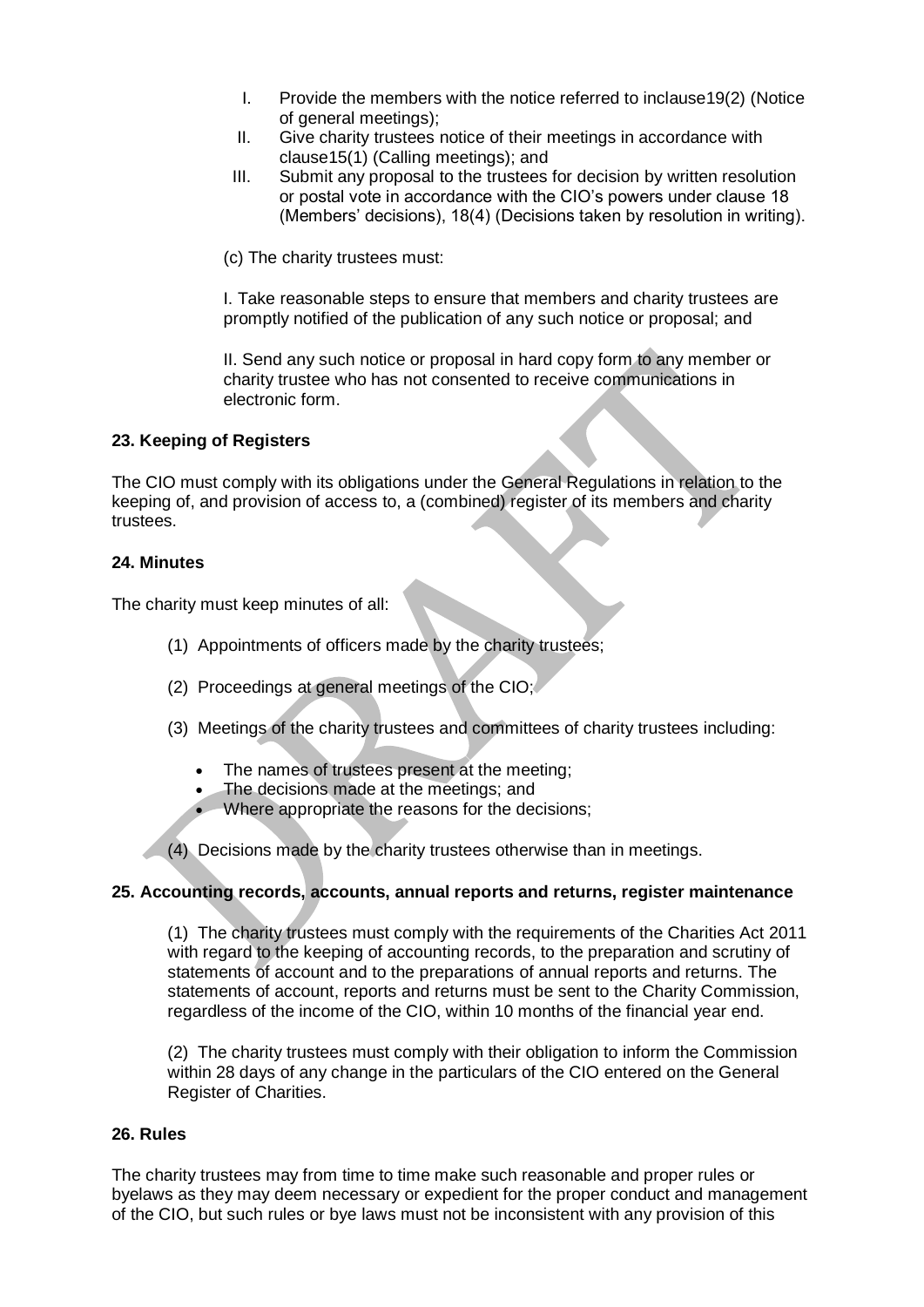constitution. Copies of such rules or bye laws currently in force must be made available to any member of the CIO on request.

## **27. Disputes**

If a dispute arises between members of the CIO about the validity or propriety of anything done by the members under this constitution, and the dispute cannot be resolved by agreement, the parties to the dispute must first try in good faith to settle the dispute by mediation before resorting to litigation.

## **28. Amendment of constitution**

As provided by sections 224 – 227 of the Charities Act 2011:

(1) This constitution can only be amended in writing by all members of the CIO; or

(a) By resolution agreed in writing by all members of the CIO; or

(b) By a resolution passed by a 75% majority of those voting at a general meeting of the members of the CIO called in accordance with clause 19 (General meetings of members).

(2) Any alterations of clause 3 (Objects), clause [29] (Voluntary winding up or dissolution), this clause, or any provision where the alterations would provide authorisation for any benefit to be obtained by charity trustees or members of the CIO or persons connected with them, requires the prior written consent of the Charity Commission.

(3) No amendment that is inconsistent with the provision of the Charities Act 2011 or the General Regulations shall be valid.

(4) A copy of every resolution amending the constitution, together with a copy of the CIO's constitution as amended must be sent to the Commission by the end of the period of 15 days beginning with the date of passing of the resolution, and the amendment does not take effect until it has been recorded in the Register of Charities.

## **29. Voluntary winding up or dissolution**

(1) As provided by the Dissolutions Regulations, the CIO may be dissolved by resolution of its members. Any decision by the members to wind up or dissolve the CIO can only be made:

(a) At a general meeting of the members of the CIO called in accordance with clause 19 (General meetings of members), of which not less than 14 days' notice has been given to those eligible to attend and vote:

- I. By a resolution passed by a 75% majority of those voting, or
- II. By a resolution passed by decision taken without a vote and without any expression of dissent in response to the question put to the general meeting; or
- (b) By a resolution agreed in writing by all members of the CIO
- (2) Subject to the payment of all the CIO's debts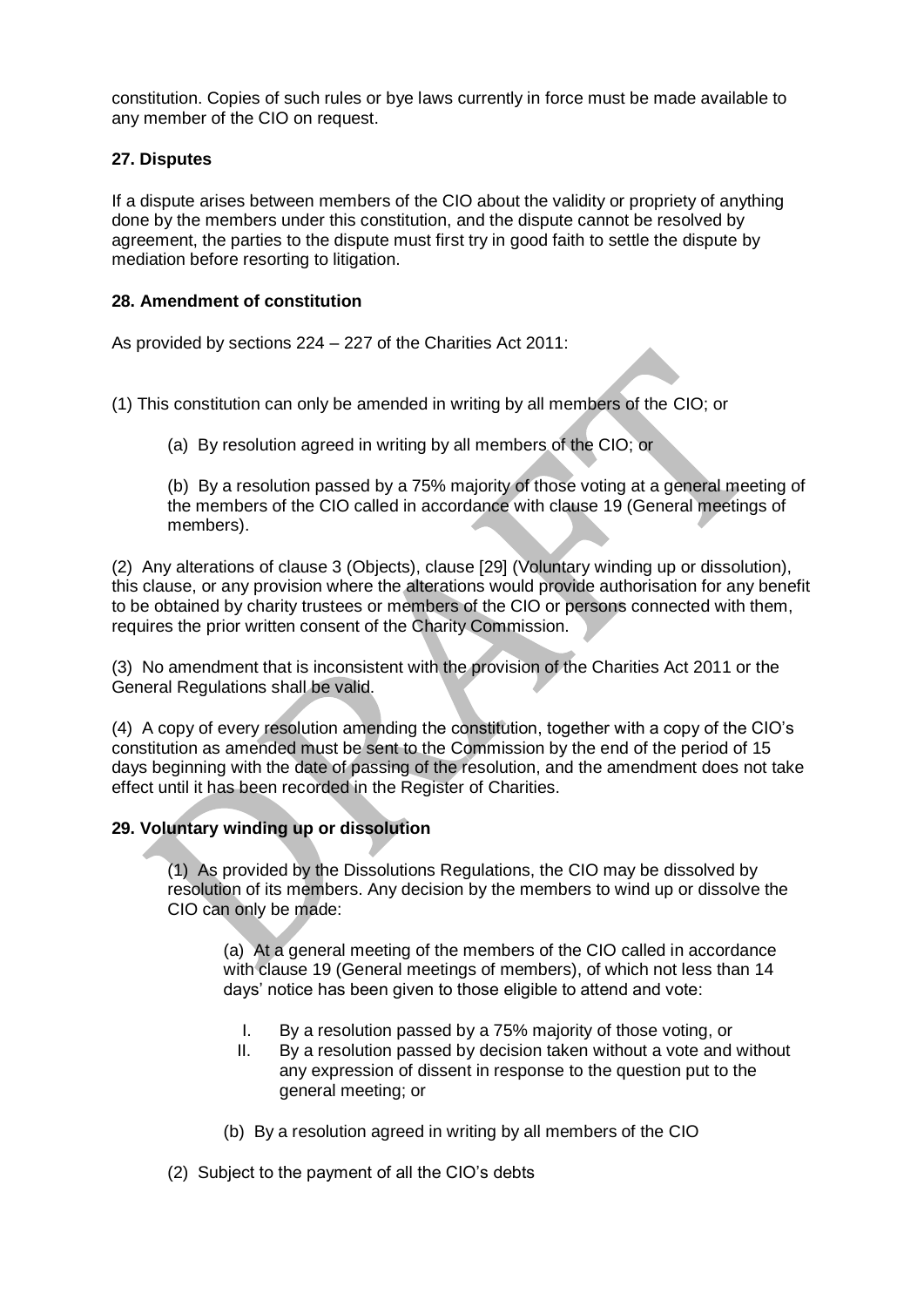(a) Any resolution for the winding up of the CIO, or for the dissolution of the CIO without winding up, may contain a provision directing how any remaining assets of the CIO shall be applied.

(b) If the resolution does not contain such a provision, the charity trustees must decide how any remaining assets of the CIO shall be applied.

(c) In either case the remaining assets must be applied for charitable purposes the same as or similar to those of the CIO.

(3) The CIO must observe the requirements of the Dissolution Regulations in applying to the Commission for the CIO to be removed from the Register of Charities, and in particular:

- (a) The charity trustees must send with their application to the Commission:
	- (i) A copy of the resolution passed by the members of the CIO;

(ii) A declaration by the charity trustees that any debts and other liabilities of the CIO have been settled or otherwise provided for in full, and

(iii) A statement by the charity trustees setting out the way in which any property of the CIO has been or is to be applied prior to its dissolution in accordance with this constitution;

(b) The charity trustees must ensure that a copy of the application is sent within seven days to every member and employee of the CIO, and to any charity trustee of the CIO who was not privy to the application.

(4) If the CIO is to be wound up or dissolved in any other circumstances, the provision of the Dissolution Regulations must be followed.

#### **30. Interpretation**

In this constitution:

## **"connected person"** means

(a) a child, parent, grandchild, grandparent, brother or sister of the charity trustee;

(b) the spouse or civil partner of the charity trustee or of any person falling within the sub-clause (a) above

(c) a person carrying on business in partnership with the charity trustee or with any person falling within the sub-clause (a) or (b) above;

- (d) an institution which is controlled
	- I. by the charity trustee or any connected person falling within the sub- clause (a), (b), or (c) above; or
	- II. by two or more persons falling within sub-clause (d) l), when taken together

(e) a body corporate in which –

 I. the charity trustee or any connected person falling within sub-clauses (a) to (c) has a substantial interest; or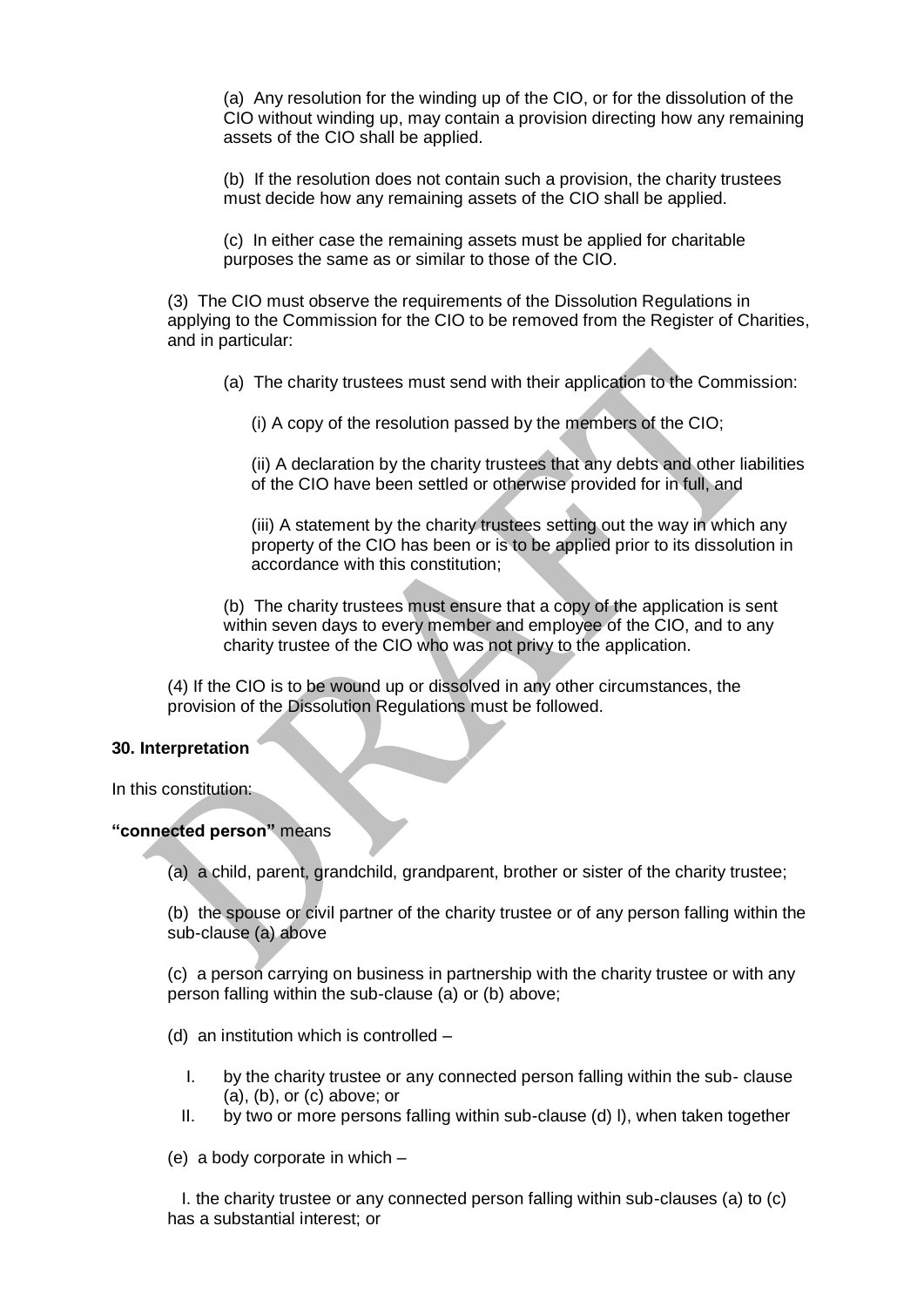II. two or more persons falling within sub-clause (e) l) who, when taken together, have a substantial interest.

Section 118 of the Charities Act 2011 applies for the purposes of interpreting the terms used in this constitution.

**"General Regulations"** means the charitable Incorporated Organisations (General) Regulations 2012

**"Dissolution Regulations"** means the charitable Incorporated Organisations (Insolvency and Dissolution) Regulations.

The **"Communications Provisions"** means the Communications Provisions in [Part 10, chapter 4] of the General Regulations.

**"charity trustee"** means a charity trustee of the CIO.

A **"poll"** means a counted vote or ballot, usually (but not necessarily) in writing.

Sections 249 and 352 of the Charities Act 1993 apply for the purposes of interpreting the terms used in this constitution.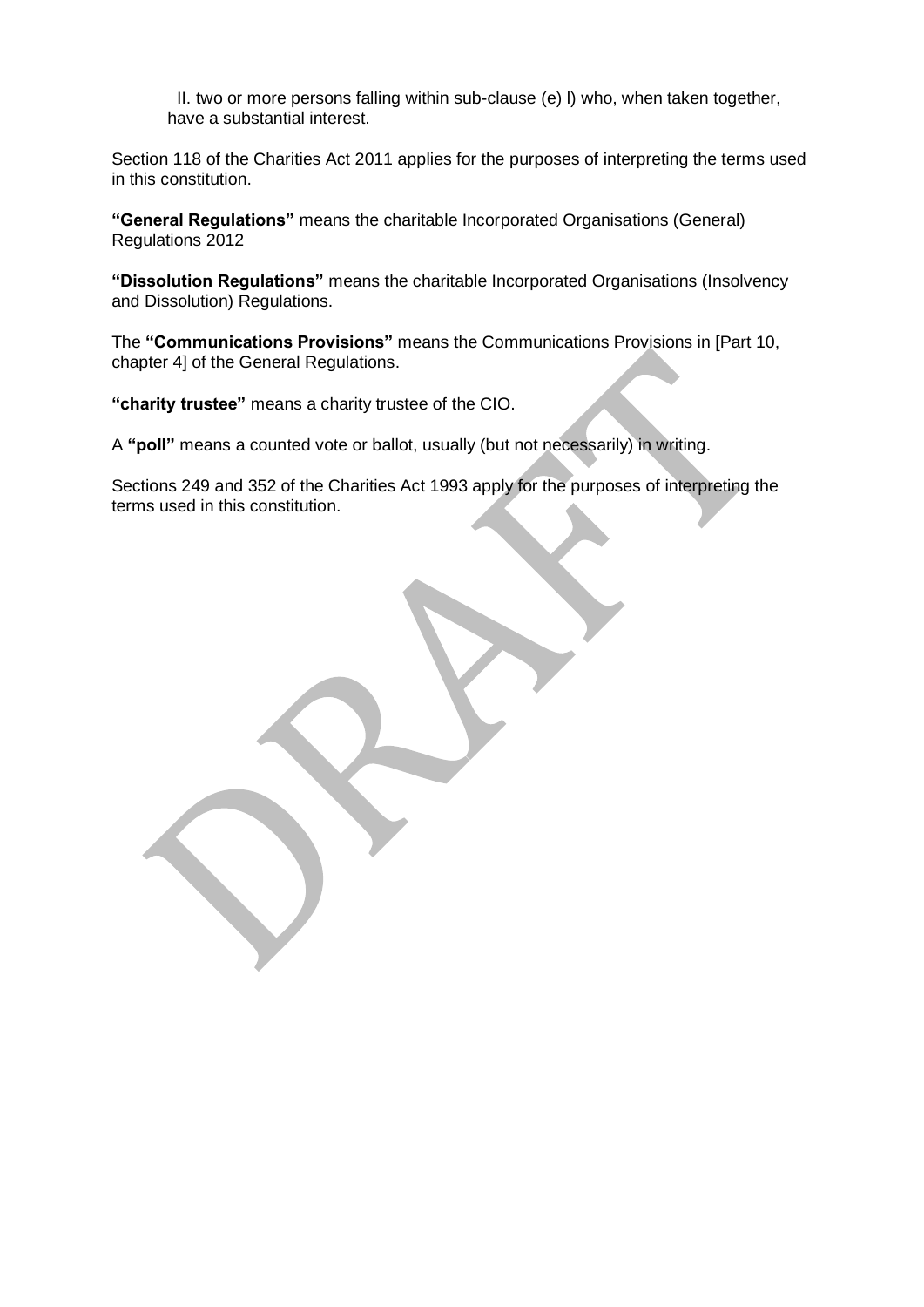## **Constitution Appendix A – Appointment of Trustees and Management Committee**

This appendix to the constitution provides a process for the appointment of nominated trustees in accordance with clause 10(2) and provides for the trustees forming a wider management committee in consultation with parishioners (the appointing body for nominated trustees) to represent the interests of the parish council and users of the The D'Urberville Centre.

This appendix is intended to add clarification to the constitution and nothing in it shall detract from or change the meaning of the constitution as a whole or any of its clauses.

Nothing in this appendix shall limit the trustees in any way from exercising their duty under clause 9(1) (functions and duties of trustees) in the best interest of the CIO.

### **31. Appointment of nominated trustees**

Nominated trustees shall be appointed in accordance with clause 10(2) (nominated trustees) at an Annual General Meeting of parishioners of Wool.

(1) Trustees will place public notices to publicise an Annual General Meeting with at least one month's notice.

(2) The public notices shall identify the number of vacancies for trustees falling due at the Annual General Meeting and call for nominations for new trustees to be advised to the charity trustees at least one week before the meeting.

(3) The charity trustees will compile a list of nominations for trustees to include:

- New nominations as 31(2) above;
- Any appointed trustees that have been appointed by the charity trustees in accordance with clause 10(1) (appointed and ex-officio trustees) since the preceding Annual General Meeting of parishioners
- Any trustees retiring in accordance with clause 10(2)(c) who are willing to stand for re-election, subject to the limitation of clause 12(3).

(4) Those parishioners attending the Annual General Meeting (the appointing body) will be invited to vote for sufficient trustees from those nominated to fill the vacancies for nominated trustees in accordance with clause 9(3)(a).

(5) The trustees may appoint an independent President to preside over the Annual General Meeting and to act as independent chairman of the first meeting of trustees after the Annual General Meeting until such time as the trustees can agree a trustee to act as Chairman of trustees until the next Annual General Meeting (clause 32).

## **32. Trustee Board**

The charity trustees will form a board of management board for the CIO, the Trustee Board, through which to collectively discharge their responsibilities in accordance with this constitution. The trustees shall agree one of their number to act as chairman of the trustee board.

#### **33. Appointment to the management committee**